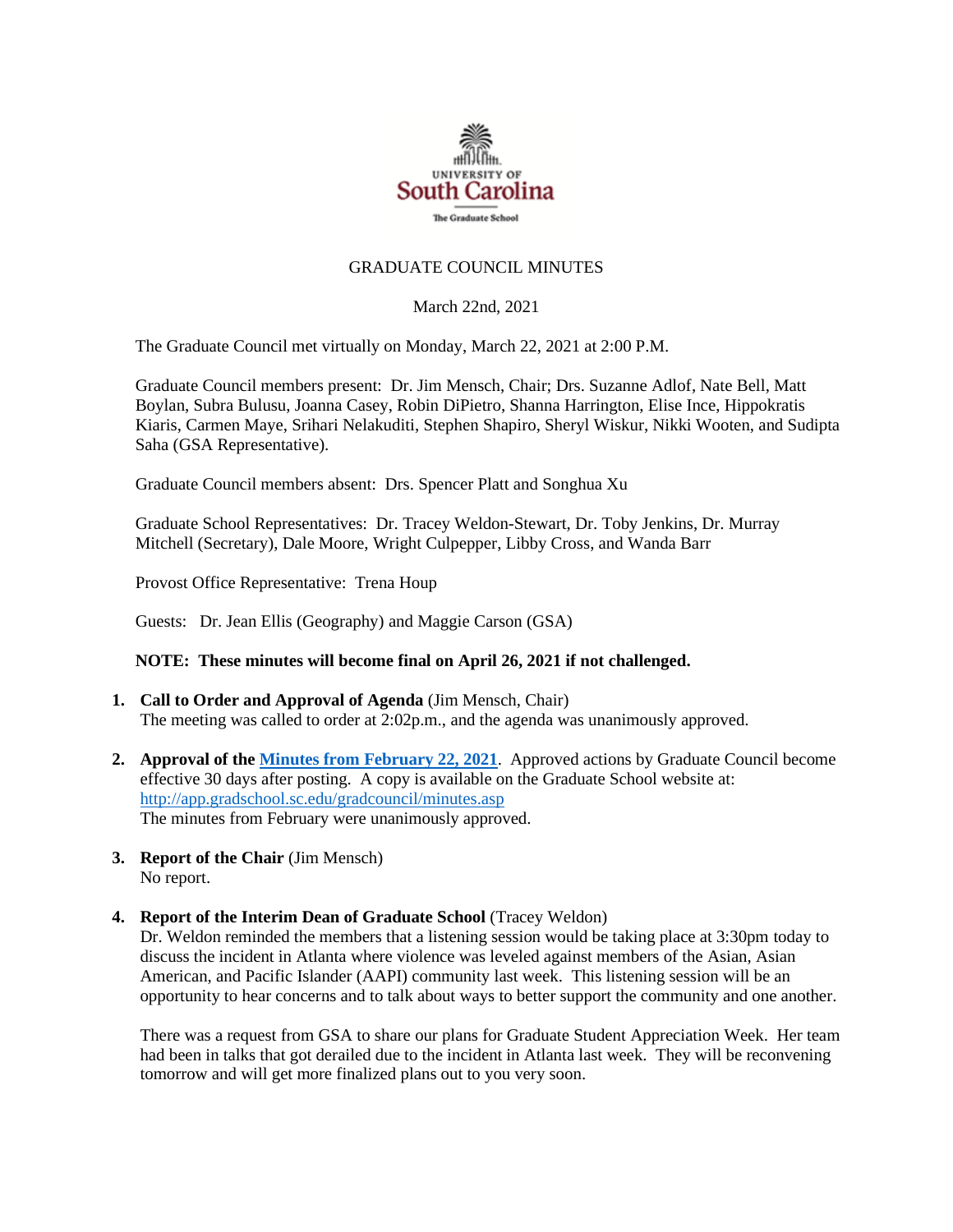## **5. Report of the Secretary of the Graduate Council** (Murray Mitchell)

Dr. Mitchell reminded the members that the Graduate Council meeting is being recorded. Your continued participation represents your consent to be a part of that recording.

There is a new business item that we will address toward the end of this meeting. If you are able to multi-task, there was an attachment outlining what the Faculty Senate has endorsed as a proposal from undergraduate admissions. The proposal is to extend the optional use of standardized tests for admission decisions. The language he used in the agenda item was poorly phrased—under consideration is not to "suspend" standardized tests; rather, to extend the opportunity to allow such tests to be optional. Please also remember that your nominations for Graduate Council membership is still open. He received several nominations following our last meeting; thank you.

In past years, we have tried to hold information sharing sessions with Graduate Directors at least once per semester. The pandemic has caused us to make many accommodations and this meeting has not been consistently held. We are hoping to hold a meeting next month, April 20, 2021, from 2:00pm to 3:30pm. If you are able to solicit insight into availability from graduate directors in your programs, that would be appreciated. Last, our next meeting of Graduate Council will be on April  $26<sup>th</sup>$ , at 2:00pm (if you don't already have that information in your calendar as a repeating item).

## **6. Report of the Interim Associate Dean for Diversity, Equity, and Inclusion, and Associate Director, Grace Jordan McFadden Professors Program** (Toby Jenkins)

Dr. Jenkins reported that on this past Friday, they had an engaged campus program and dialogue concerning the rhetoric of self-care and higher education and particularly its impact on graduate students. They really looked at critiquing the ways that we might need to move beyond verbally encouraging self-care without changing the cultures of overworked and unrealistic expectations of graduate students who provide work services like graduate assistants and teaching assistants on our campus. They are actually in conflict with each other. It is a critical issue that is related to mental health and mental health being not just a personal issue but also a systemic issue for which we bear responsibility. The graduate students were deeply engaged. This is an issue that we probably need to keep digging into to bring about change on our campus.

Dr. Weldon is deeply concerned that graduate students are not getting the full support that they need regarding mental health. Mental health is a critical issue right now. She would like to meet with the leadership in Student Health Services to discuss some of these issues students are now being faced with regarding mental health resources. The conversation has been had in the past, but she would like to reopen the discussion. If you have concerns or considerations that need to be a part of this discussion, please feel free to let her know what she doesn't know.

We just sent out the invitations for the Fall 2021 newly selected fellows for the GJMPP. These are doctoral scholars. We are actively receiving their acceptances. Wright Culpepper and the Fellowship Committee have been incredible and especially patient with us as we work through growing the program.

We are hosting a Graduate School Community Listening Session today from 3:30pm to 4:30pm, one hour exactly, due to faculty teaching commitments, to provide a space for people to share feelings and share support for the Asian, Asian American, and Pacific Islander (AAPI) community. This session will be facilitated by Dr. Christina Yao, Assistant Professor, in the College of Education. They had about 65 people registered to be a part of this listening session.

## **7. Report on Professional Development** (Wright Culpepper)

Wright reported on the following upcoming Professional Development opportunities: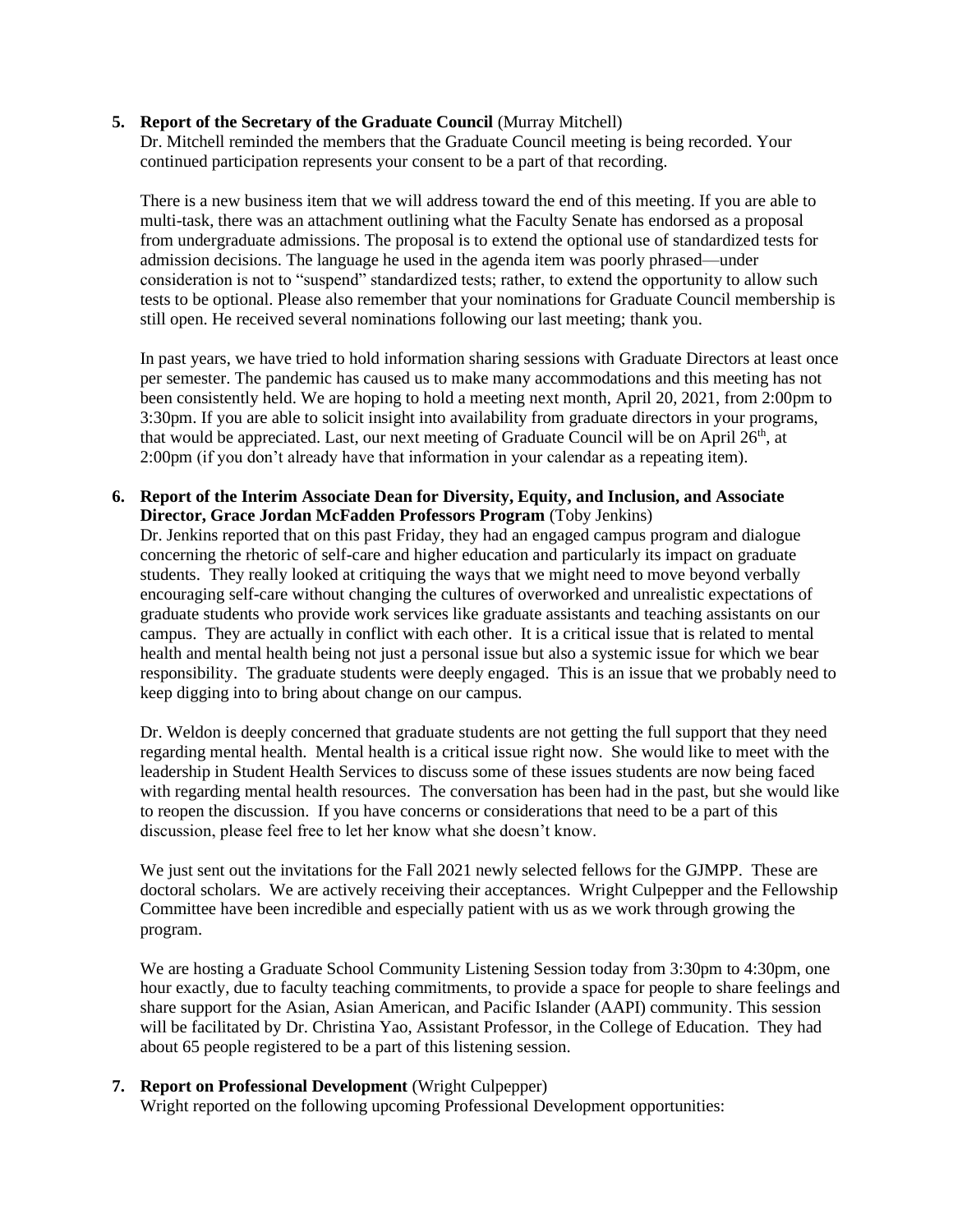- Public Speaking Workshop (3/26 from 1:00pm to 2:30pm)
- iPosters Q&A (3/31 from 12:00pm to 1:00pm)
- Communication/3MT Workshop (4/9 from 3:00pm to 4:30pm)
- Writing a Diversity Statement (4/9 from 3:00pm to 4:15pm)
- Start Smart Salary Negotiation (4/13 from 3:00pm to 5:00pm)
- Discover UofSC  $(4/23)$

Please contact (or refer your students to) Wright Culpepper at [culpeppa@mailbox.sc.edu](mailto:culpeppa@mailbox.sc.edu) for information on any of these opportunities. An email blast will be going out to students shortly.

## **8. Report of the Graduate Student Association Representative** (Sudipta Saha)

Sudipta shared that GSA held a virtual Townhall on March 10 with Dean Tracey Weldon, Dr. Murray Mitchell, Dr. Toby Jenkins, Dale Moore and Wright Culpepper in attendance. It was one of the most productive events that they have had in a while. There was a great turnout-- so much so that they had to utilize the full 2 hours that was allotted for the event. The major discussion items were as follows:

- Diversity, Equality and Inclusion for Graduate Students
- Housing problem
- Communication challenges and how graduate director positions can be more effective
- Health insurance subsidy for graduate students
- PhD Mentor-Mentee relationship

These are recurring issues, but always better to have ongoing discussion in this kind of platform to further bolster the necessity for improvement.

Some discussion points were beyond the scope of Graduate School capacity:

- STEP OPT: International Students
- University Transportation system: Many graduate students need to use this throughout the year, but shuttles are available only during the regular class seasons etc.

The guests agreed that these are important topics of discussion and even though they fall outside the scope of the Graduate School, it is better to be aware of them for better advocacy altogether.

GSA would like to continue this form of dialogue in the days ahead. It is natural that these dialogues do not always bring about a perfect solution. As long as there are exchanges, there is transparency and a path for betterment.

GSA DEI representative team has met with the Vice President of Diversity, Equity, and Inclusion (DEI), Dr. Julian Williams. This is part of GSA's continuous effort to enhance DEI initiative among graduate student communities. I met with Dr. Cissila, Associate Dean of DEI CEC. There has been a preliminary talk of including an international and a graduate representative in the College DEI committee.

GSA elections will take place next week on March 30th and March 31st.

Veteran and Graduate Student discussion Panel will take place on March 23rd.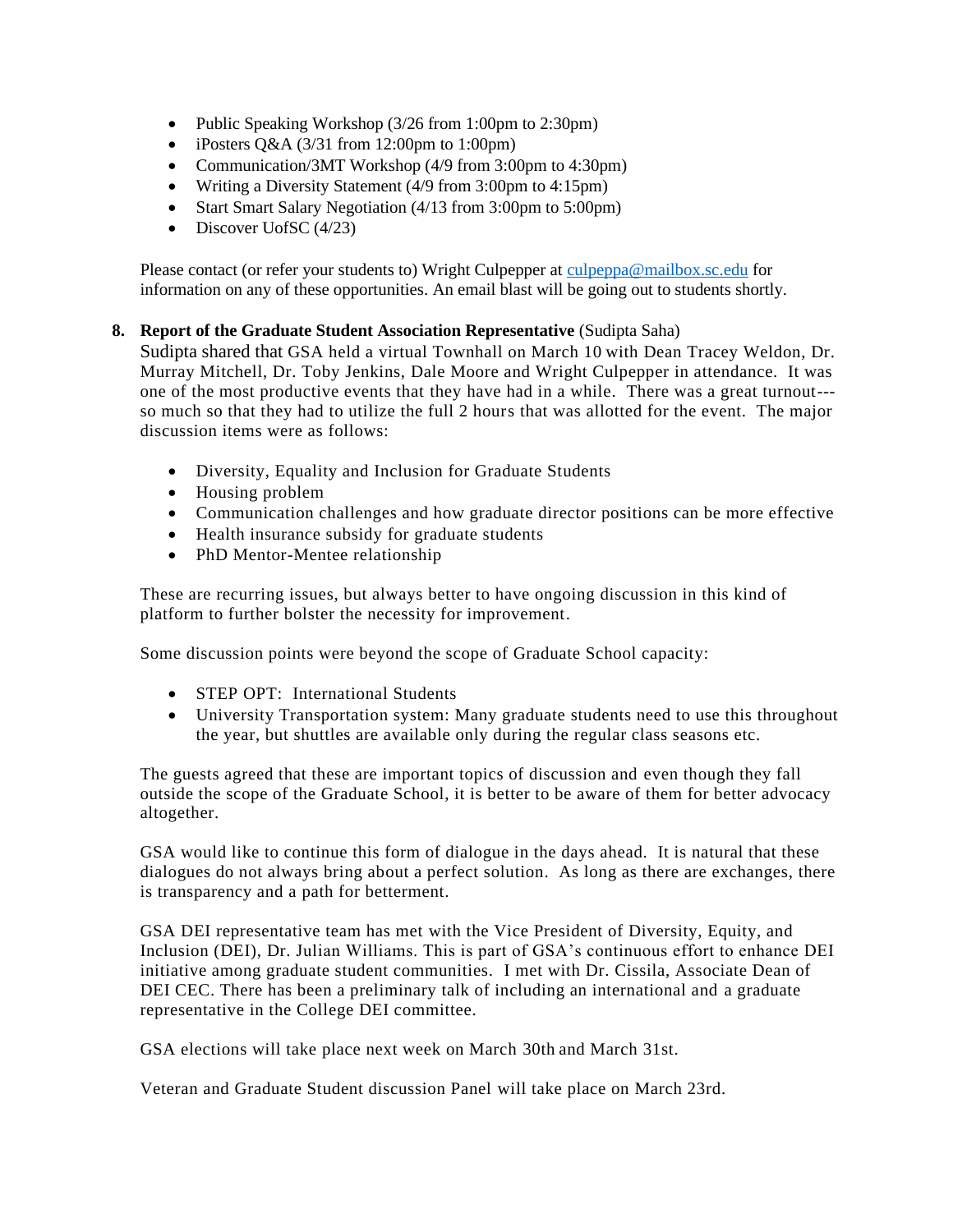Inaugural Graduate Student Recognition Awards Presented by GSA: there will be seven different categories. Numerous applications have been received. The applications are being reviewed right now with the collaboration of different offices such as the Graduate School, University Libraries, and the Leadership and Service Center. The virtual award ceremony will be held on April 16th. President Caslen, Dean Weldon, and Dr. Edwards from Student Life will attend as guests of honor at this ceremony.

**9. Report of the Academic Policy and Practices Committee** (Nikki Wooten) Review of Graduate Bulletin content is ongoing.

### **10. Report of the 500/600 Level Courses and Distributed Learning** (Murray Mitchell)

This report is presented to Council for informational purposes only; no action is necessary.

#### **500/600 Courses for March 2021 Grad Council**

(CCP = Course Change Proposal; NCP=New Course Proposal)

**ELCT 530** (3) Industrial Controls (CCP: Fall 2022) **ELCT 566** (3) Semiconductor Optoelectronics (CCP: Delete Fall 2022) **NURS 590** (1) Special Topics in International Nursing and Healthcare (NCP: Fall 2021)

## **Distributed Learning Proposals**

**ANTH 600** (3) Survey of Linguistics (Cross-listed with ENGL 680 & LING 600) (CCP: Summer 2021)

**CSCE 594** (3) Strategic Management of Information Systems (CCP: Summer 2021)

**EDTE 500** (3) Mathematics Knowledge for Teaching I: PK-8 (NCP: Summer 2021)

**EDTE 501** (3) Mathematics Knowledge for Teaching II: PK-8 (NCP: Summer 2021)

- **ENGL 680** (3) Survey of Linguistics (Cross-listed with ANTH 600 & LING 600) (CCP: Summer 2021)
- **LING 600** (3) Survey of Linguistics (Cross-listed with ENGL 680 & LING 600) (CCP: Summer 2021)

**STAT 509** (3) Statistics for Engineers (CCP: SU 2021)

#### **11. Associate Graduate Faculty Nominations** (Murray Mitchell)

| Name:                      | Chao Cai (PhD)                                                                                                              |
|----------------------------|-----------------------------------------------------------------------------------------------------------------------------|
| Program:                   | College of Pharmacy, Clinical Pharmacy & Outcomes Sciences                                                                  |
| Term:                      | Summer $2021 -$ Spring 2027                                                                                                 |
| Name:<br>Program:<br>Term: | <b>Alex Gasparian (PhD)</b><br>College of Pharmacy, Drug Discovery and Biomedical Sciences<br>Summer 2021 – Spring 2027     |
| Name:<br>Program:<br>Term: | <b>Carolyn Banister (PhD)</b><br>College of Pharmacy, Drug Discovery and Biomedical Sciences<br>Summer $2021 -$ Spring 2027 |

*These nominations were unanimously approved by Graduate Council.*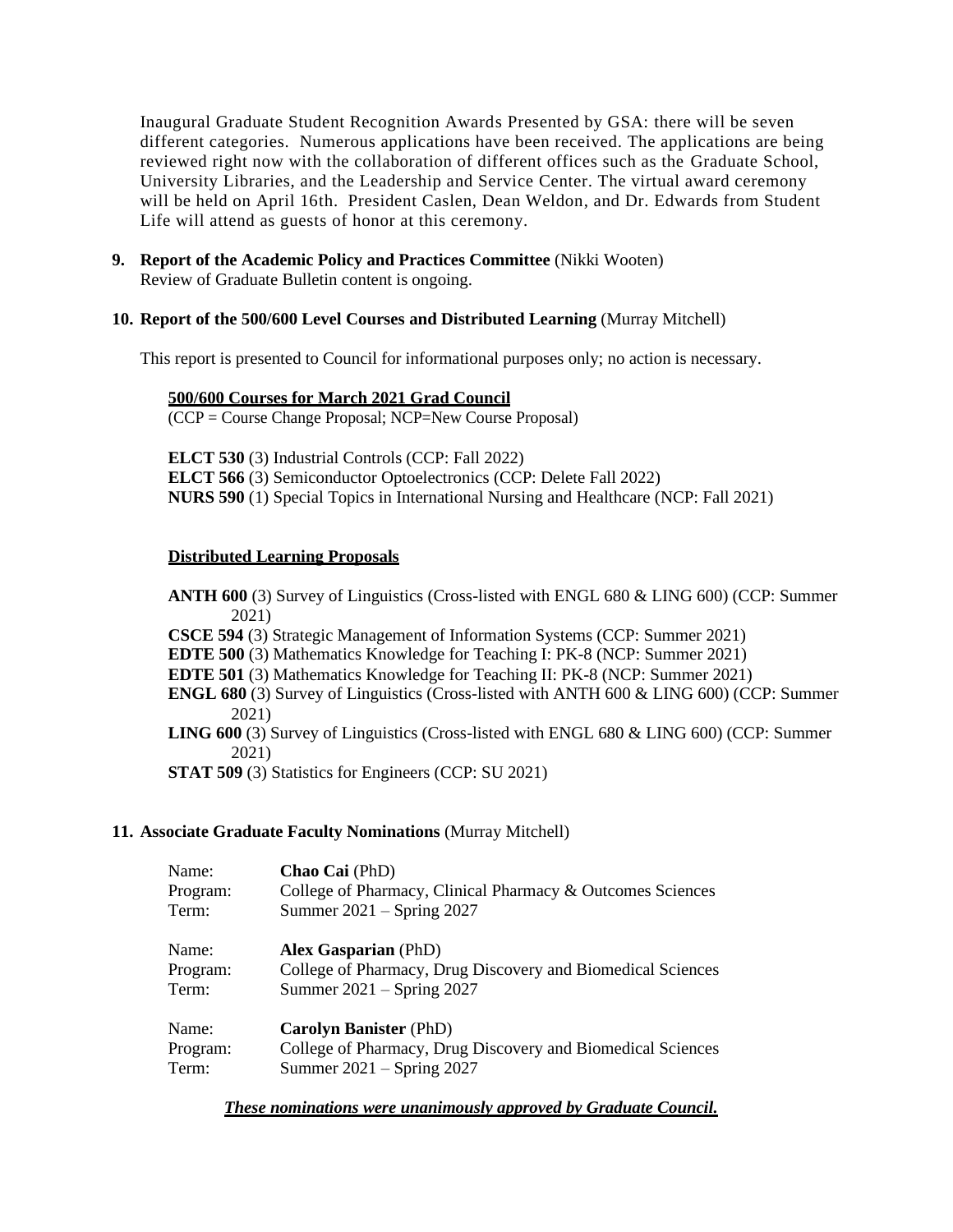# **12. Fellowships and Scholarships Committee** (Joanna Casey)

Dr. Casey reported that it has been a busy month. They have completed Rounds 2 and 3 of the Presidential Fellowships. There was a total of 54 nominations combined in these rounds. They have awarded 8 for Round 2 and 4 for Round 3. They have only had 3 acceptances and 1 refusal. They are in the waiting period while people decide where they want to go. We have waiting lists from all three rounds and more offers will be made as refusals come in.

Trustee Awards--

Rhude M. Patterson: 11 nominations, 3 offers: 1 acceptance and 1 refusal, and 2 offers are outstanding

Cecil Scott: 4 nominations, 2 acceptances, 1 refusal

SREB Doctoral fellowships are due by 3/31/21.

# **13. Report of Science, Math, and Related Professional Programs Committee** (Hippokratis Kiaris)

Below is a list of proposals reviewed by the Committee. Each curricular action can be viewed at this Public Agenda review site:

<https://sc.edu/programproposal/agenda/?id=98&code=GCO>

At this Public Agenda link, the individual proposals are not live-linked, but agenda items are listed in alphabetical order. To view the full proposals, GC members and Committee Chairs still need to go to the Committee Review site, and filter for "Committees", then for the "Committee" called "Added to Grad Council agenda."

• **MATH 725** (3) Approximation Theory, Arts and Sciences, Change to Existing Course: Summer 2021

*This proposal was unanimously approved by Graduate Council.*

# **14. Report of the Humanities, Social Sciences, Education, and Related Professional Programs Committee** (Robin DiPietro)

Below is a list of proposals reviewed by the Committee. Each curricular action can be viewed at this Public Agenda review site:

## <https://sc.edu/programproposal/agenda/?id=98&code=GCO>

At this Public Agenda link, the individual proposals are not live-linked, but agenda items are listed in alphabetical order. To view the full proposals, GC members and Committee Chairs still need to go to the Committee Review site, and filter for "Committees", then for the "Committee" called "Added to Grad Council agenda."

• **CRJU 705** (3) Quantitative Methods in Criminal Justice, Arts and Sciences, Change to Existing Course: Summer 2021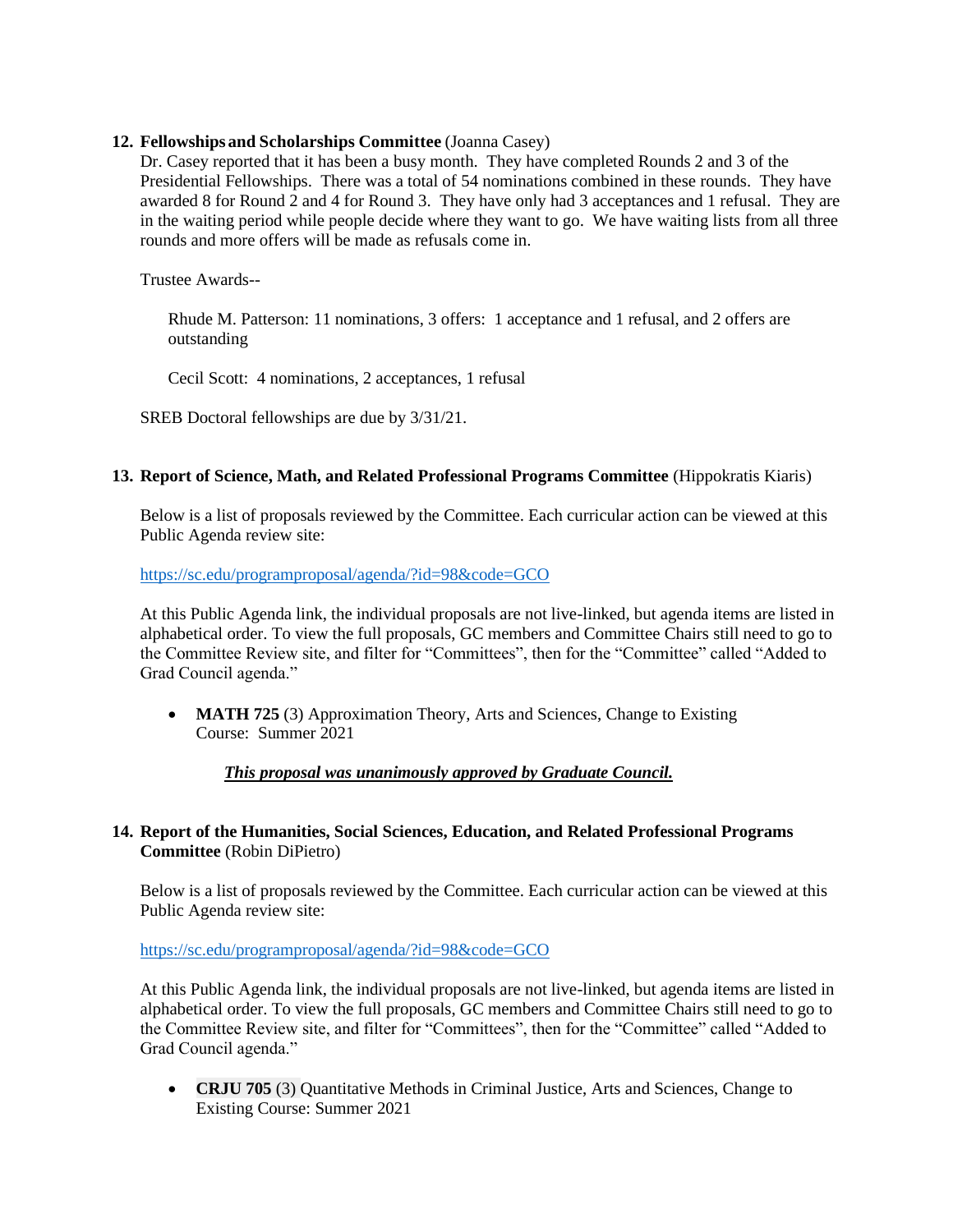- **EDAD 719** (3) Interpersonal and Group Relations in Educational Administration, Education, Change to Existing Course:Fall 2022
- **EDCE 710** (3) Professional, Legal and Ethical Issues in Counseling, Education, Change to Existing Course:Summer 2021
- **EDUC 700** (3) Research & Reflection on Educational Practices, Education, New Course Proposal: Summer 2021
- **GRAD 801** (0 3) Graduate Student as Scholar, Graduate School: Change to Existing Course: Fall 2021
- **HRTM 730** (3) Strategic Leadership in the Hospitality Industry, HRSM: Change to Existing Course: Fall 2021
- **HRTM 740** (3) Services Management and Customer Experience in the Hospitality Industry, HRSM: Change to Existing Course: Fall 2021
- **HRTM 750** (3) Hospitality Marketing and Social Media, HRSM: Change to Existing Course: Fall 2021
- **IBUS 803** (3) Ph.D. Seminar in International Strategy and Economic Development, Business: New Course Proposal: Summer 2021
- **JOUR 709** (3) Fundamentals of Data and Digital Communications, Information & Communications: New Course Proposal: Summer 2021
- **MART 721B** (3) Research and Practice in Media Writing: Feature Film, Arts and Sciences: Change to Existing Course: Fall 2021
- **MART 721C** (3) Research and Practice in Media Writing: Manga and Anime, Arts and Sciences: Change to Existing Course: Fall 2021
- **MART 721D** (3) Research and Practice in Media Writing: Television Writing, Arts and Sciences: Change to Existing Course: Fall 2021
- **MART 781D** (3 6) Research and Practice in New Media Art: Video Game Design, Arts and Sciences: Change to Existing Course: Fall 2021
- **MKTG 722** (3) Data Science for Business Decision Making, Business: New Course Proposal: Summer 2021
- **PEDU 731** (3) Motor Skill Learning, Education, Change to Existing Course: Summer 2021
- **PEDU 744** (3) Coaching Administration and Management, Education, New Course Proposal: Summer 2021
- **PEDU 746** (3) Growth and Development Principles for Athlete Selection and Coaching, Education, New Course Proposal: Summer 2021
- **PEDU 748** (3) Practicum I for Coaching Athletes and Performers, Education, New Course Proposal: Summer 2021
- **PEDU 749** (3) Practicum II for Coaching Athletes and Performers, Education, New Course Proposal: Summer 2021
- **SLIS 709** (3) Fundamentals of Data and Digital, Information & Communications, New Course Proposal: Summer 2021
- **SLIS 781** (3) Critical Cultural Information Studies, Information & Communications, New Course Proposal: Summer 2021
- **SPTE 790** (3) Sport and Entertainment Finance, HRSM, Change to Existing Course: Fall 2021
- **SPTE 798** (3 6) Directed Study in Sport and Entertainment Management, HRSM, Change to Existing Course: Fall 2021
- **ZZMC Academic Certificate,** Data and Communication, Information & Communications, New Program: Fall 2022

*These proposals were unanimously approved by Graduate Council.*